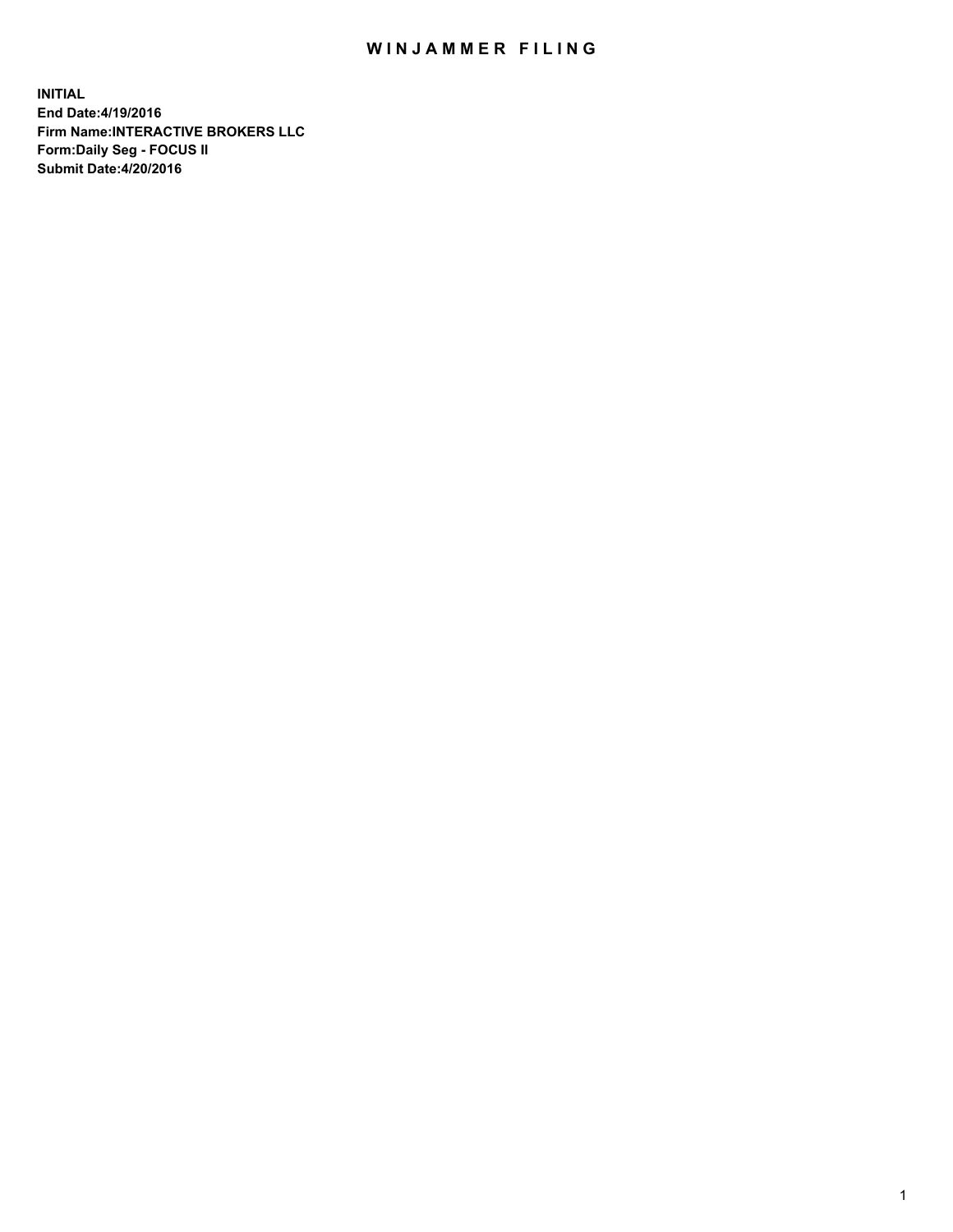## **INITIAL End Date:4/19/2016 Firm Name:INTERACTIVE BROKERS LLC Form:Daily Seg - FOCUS II Submit Date:4/20/2016 Daily Segregation - Cover Page**

| Name of Company<br><b>Contact Name</b><br><b>Contact Phone Number</b><br><b>Contact Email Address</b>                                                                                                                                                                                                                         | <b>INTERACTIVE BROKERS LLC</b><br><b>Alex Parker</b><br>203-618-7738<br>aparker@interactivebrokers.com |
|-------------------------------------------------------------------------------------------------------------------------------------------------------------------------------------------------------------------------------------------------------------------------------------------------------------------------------|--------------------------------------------------------------------------------------------------------|
| FCM's Customer Segregated Funds Residual Interest Target (choose one):<br>a. Minimum dollar amount: ; or<br>b. Minimum percentage of customer segregated funds required:% ; or<br>c. Dollar amount range between: and; or<br>d. Percentage range of customer segregated funds required between:% and%.                        | <u>0</u><br>155,000,000 245,000,000<br>0 <sub>0</sub>                                                  |
| FCM's Customer Secured Amount Funds Residual Interest Target (choose one):<br>a. Minimum dollar amount: ; or<br>b. Minimum percentage of customer secured funds required:%; or<br>c. Dollar amount range between: and; or<br>d. Percentage range of customer secured funds required between: % and %.                         | <u>0</u><br>80,000,000 120,000,000<br><u>00</u>                                                        |
| FCM's Cleared Swaps Customer Collateral Residual Interest Target (choose one):<br>a. Minimum dollar amount: ; or<br>b. Minimum percentage of cleared swaps customer collateral required:%; or<br>c. Dollar amount range between: and; or<br>d. Percentage range of cleared swaps customer collateral required between:% and%. | <u>0</u><br>0 <sub>0</sub><br>0 <sub>0</sub>                                                           |

Attach supporting documents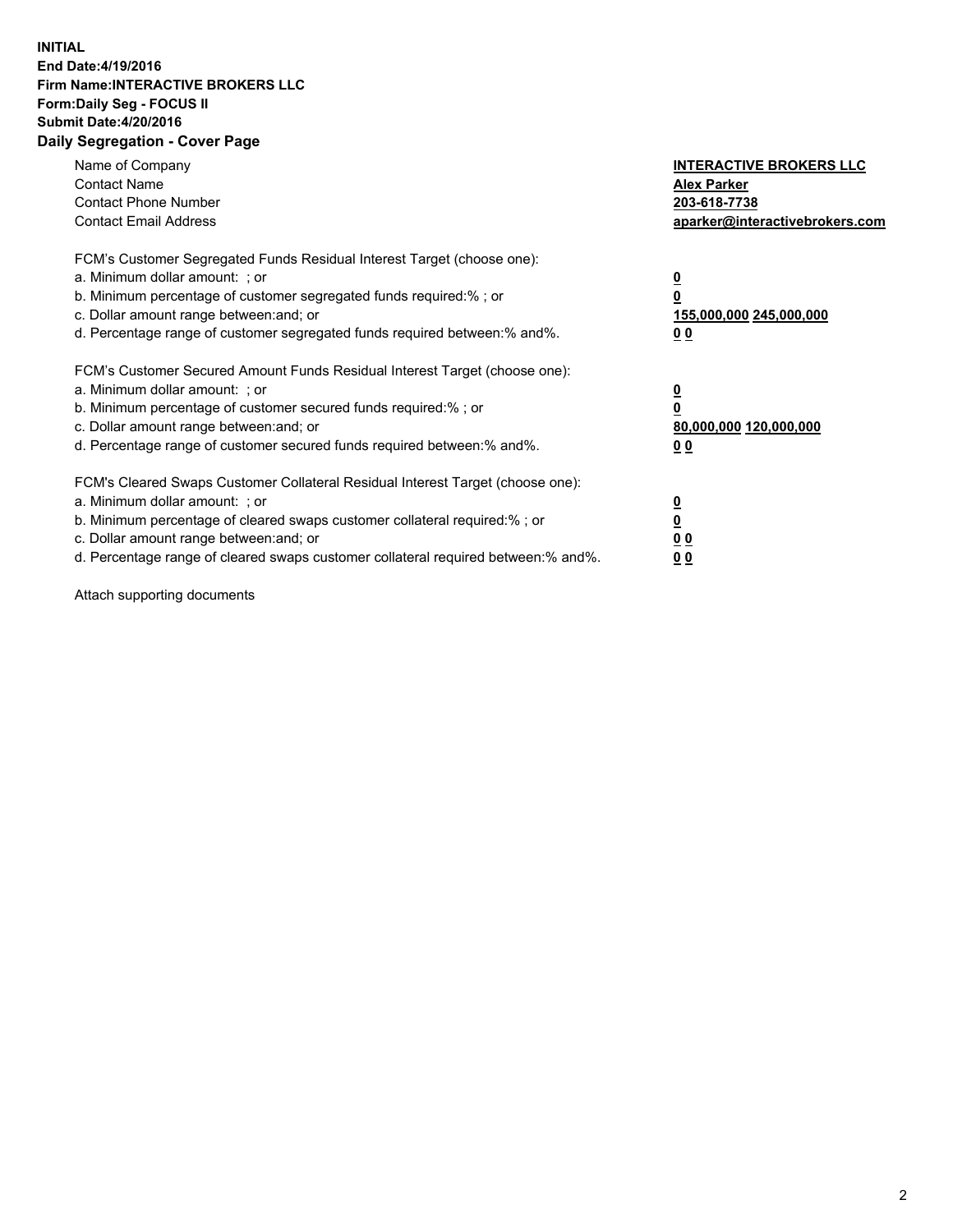## **INITIAL End Date:4/19/2016 Firm Name:INTERACTIVE BROKERS LLC Form:Daily Seg - FOCUS II Submit Date:4/20/2016 Daily Segregation - Secured Amounts**

|     | Foreign Futures and Foreign Options Secured Amounts                                         |                                                 |
|-----|---------------------------------------------------------------------------------------------|-------------------------------------------------|
|     | Amount required to be set aside pursuant to law, rule or regulation of a foreign            | $0$ [7305]                                      |
|     | government or a rule of a self-regulatory organization authorized thereunder                |                                                 |
| 1.  | Net ledger balance - Foreign Futures and Foreign Option Trading - All Customers             |                                                 |
|     | A. Cash                                                                                     | 308,100,552 [7315]                              |
|     | B. Securities (at market)                                                                   | $0$ [7317]                                      |
| 2.  | Net unrealized profit (loss) in open futures contracts traded on a foreign board of trade   | 1,293,110 [7325]                                |
| 3.  | Exchange traded options                                                                     |                                                 |
|     | a. Market value of open option contracts purchased on a foreign board of trade              | 80,285 [7335]                                   |
|     | b. Market value of open contracts granted (sold) on a foreign board of trade                | -159,897 [7337]                                 |
| 4.  | Net equity (deficit) (add lines 1.2. and 3.)                                                | 309,314,050 [7345]                              |
| 5.  | Account liquidating to a deficit and account with a debit balances - gross amount           | 830,729 [7351]                                  |
|     | Less: amount offset by customer owned securities                                            | 0 [7352] 830,729 [7354]                         |
| 6.  | Amount required to be set aside as the secured amount - Net Liquidating Equity              | 310,144,779 [7355]                              |
|     | Method (add lines 4 and 5)                                                                  |                                                 |
| 7.  | Greater of amount required to be set aside pursuant to foreign jurisdiction (above) or line | 310, 144, 779 [7360]                            |
|     | 6.                                                                                          |                                                 |
|     | FUNDS DEPOSITED IN SEPARATE REGULATION 30.7 ACCOUNTS                                        |                                                 |
| 1.  | Cash in banks                                                                               |                                                 |
|     | A. Banks located in the United States                                                       | $0$ [7500]                                      |
|     | B. Other banks qualified under Regulation 30.7                                              | 0 [7520] 0 [7530]                               |
| 2.  | Securities                                                                                  |                                                 |
|     | A. In safekeeping with banks located in the United States                                   | 367,912,796 [7540]                              |
|     | B. In safekeeping with other banks qualified under Regulation 30.7                          | 0 [7560] 367,912,796 [7570]                     |
| 3.  | Equities with registered futures commission merchants                                       |                                                 |
|     | A. Cash                                                                                     | $0$ [7580]                                      |
|     | <b>B.</b> Securities                                                                        | $0$ [7590]                                      |
|     | C. Unrealized gain (loss) on open futures contracts                                         | $0$ [7600]                                      |
|     | D. Value of long option contracts                                                           | $0$ [7610]                                      |
|     | E. Value of short option contracts                                                          | 0 [7615] 0 [7620]                               |
| 4.  | Amounts held by clearing organizations of foreign boards of trade                           |                                                 |
|     | A. Cash                                                                                     | $0$ [7640]                                      |
|     | <b>B.</b> Securities                                                                        | $0$ [7650]                                      |
|     | C. Amount due to (from) clearing organization - daily variation                             | $0$ [7660]                                      |
|     | D. Value of long option contracts                                                           | $0$ [7670]                                      |
|     | E. Value of short option contracts                                                          | 0 [7675] 0 [7680]                               |
| 5.  | Amounts held by members of foreign boards of trade                                          |                                                 |
|     | A. Cash                                                                                     | 65,966,242 [7700]                               |
|     | <b>B.</b> Securities                                                                        | $0$ [7710]                                      |
|     | C. Unrealized gain (loss) on open futures contracts                                         | -3,951,498 [7720]                               |
|     | D. Value of long option contracts                                                           | 80,287 [7730]                                   |
|     | E. Value of short option contracts                                                          | <u>-159,899</u> [7735] <u>61,935,132</u> [7740] |
| 6.  | Amounts with other depositories designated by a foreign board of trade                      | $0$ [7760]                                      |
| 7.  | Segregated funds on hand                                                                    | $0$ [7765]                                      |
| 8.  | Total funds in separate section 30.7 accounts                                               | 429,847,928 [7770]                              |
| 9.  | Excess (deficiency) Set Aside for Secured Amount (subtract line 7 Secured Statement         | 119,703,149 [7380]                              |
|     | Page 1 from Line 8)                                                                         |                                                 |
| 10. | Management Target Amount for Excess funds in separate section 30.7 accounts                 | 80,000,000 [7780]                               |
| 11. | Excess (deficiency) funds in separate 30.7 accounts over (under) Management Target          | 39,703,149 [7785]                               |
|     |                                                                                             |                                                 |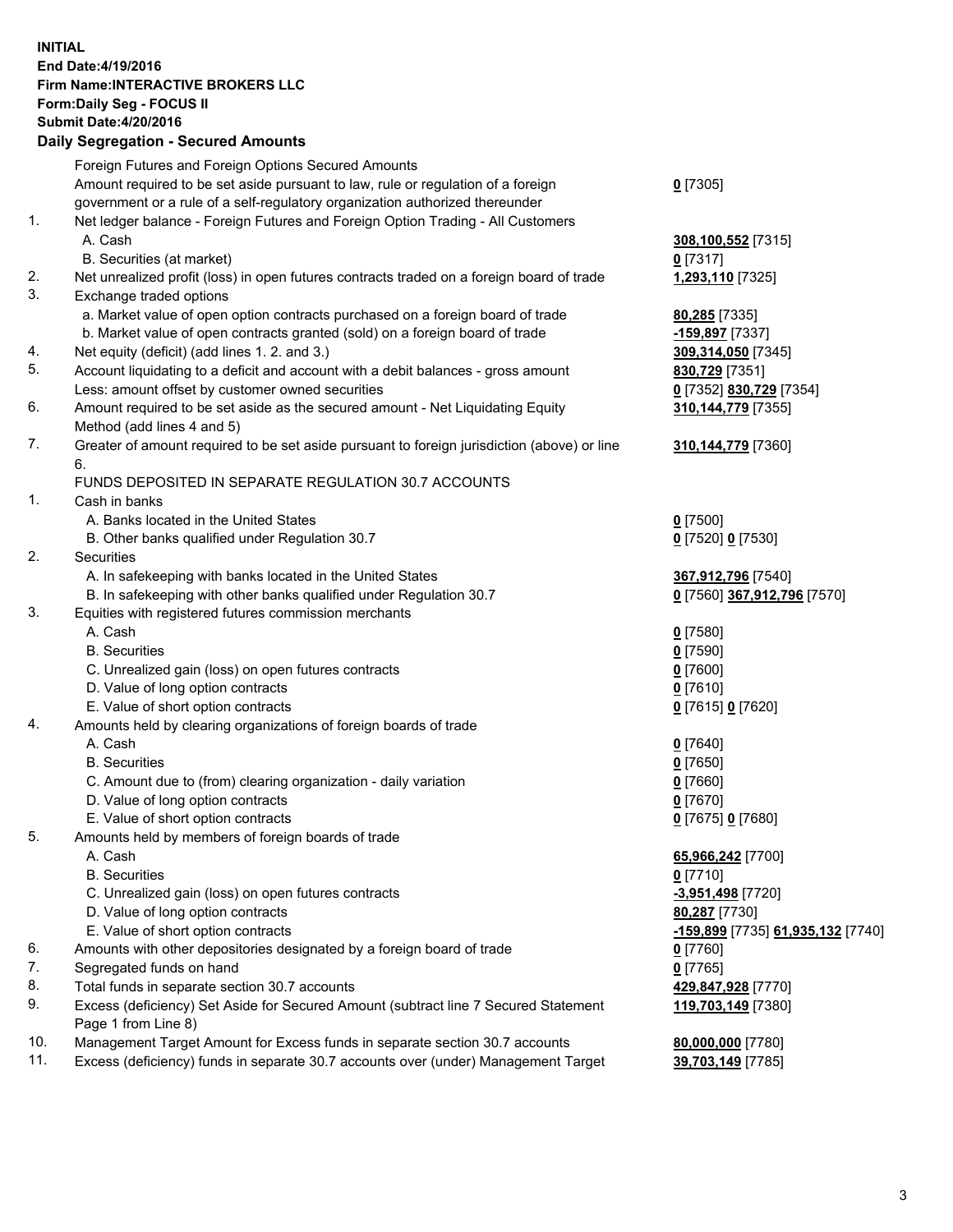**INITIAL End Date:4/19/2016 Firm Name:INTERACTIVE BROKERS LLC Form:Daily Seg - FOCUS II Submit Date:4/20/2016 Daily Segregation - Segregation Statement** SEGREGATION REQUIREMENTS(Section 4d(2) of the CEAct) 1. Net ledger balance A. Cash **2,750,141,204** [7010] B. Securities (at market) **0** [7020] 2. Net unrealized profit (loss) in open futures contracts traded on a contract market **-98,845,987** [7030] 3. Exchange traded options A. Add market value of open option contracts purchased on a contract market **131,600,821** [7032] B. Deduct market value of open option contracts granted (sold) on a contract market **-205,659,954** [7033] 4. Net equity (deficit) (add lines 1, 2 and 3) **2,577,236,084** [7040] 5. Accounts liquidating to a deficit and accounts with debit balances - gross amount **148,539** [7045] Less: amount offset by customer securities **0** [7047] **148,539** [7050] 6. Amount required to be segregated (add lines 4 and 5) **2,577,384,623** [7060] FUNDS IN SEGREGATED ACCOUNTS 7. Deposited in segregated funds bank accounts A. Cash **222,049,625** [7070] B. Securities representing investments of customers' funds (at market) **1,535,928,369** [7080] C. Securities held for particular customers or option customers in lieu of cash (at market) **0** [7090] 8. Margins on deposit with derivatives clearing organizations of contract markets A. Cash **26,106,920** [7100] B. Securities representing investments of customers' funds (at market) **1,073,190,731** [7110] C. Securities held for particular customers or option customers in lieu of cash (at market) **0** [7120] 9. Net settlement from (to) derivatives clearing organizations of contract markets **-5,700,034** [7130] 10. Exchange traded options A. Value of open long option contracts **131,575,381** [7132] B. Value of open short option contracts **-205,634,493** [7133] 11. Net equities with other FCMs A. Net liquidating equity **0** [7140] B. Securities representing investments of customers' funds (at market) **0** [7160] C. Securities held for particular customers or option customers in lieu of cash (at market) **0** [7170] 12. Segregated funds on hand **0** [7150] 13. Total amount in segregation (add lines 7 through 12) **2,777,516,499** [7180] 14. Excess (deficiency) funds in segregation (subtract line 6 from line 13) **200,131,876** [7190] 15. Management Target Amount for Excess funds in segregation **155,000,000** [7194] **45,131,876** [7198]

16. Excess (deficiency) funds in segregation over (under) Management Target Amount Excess